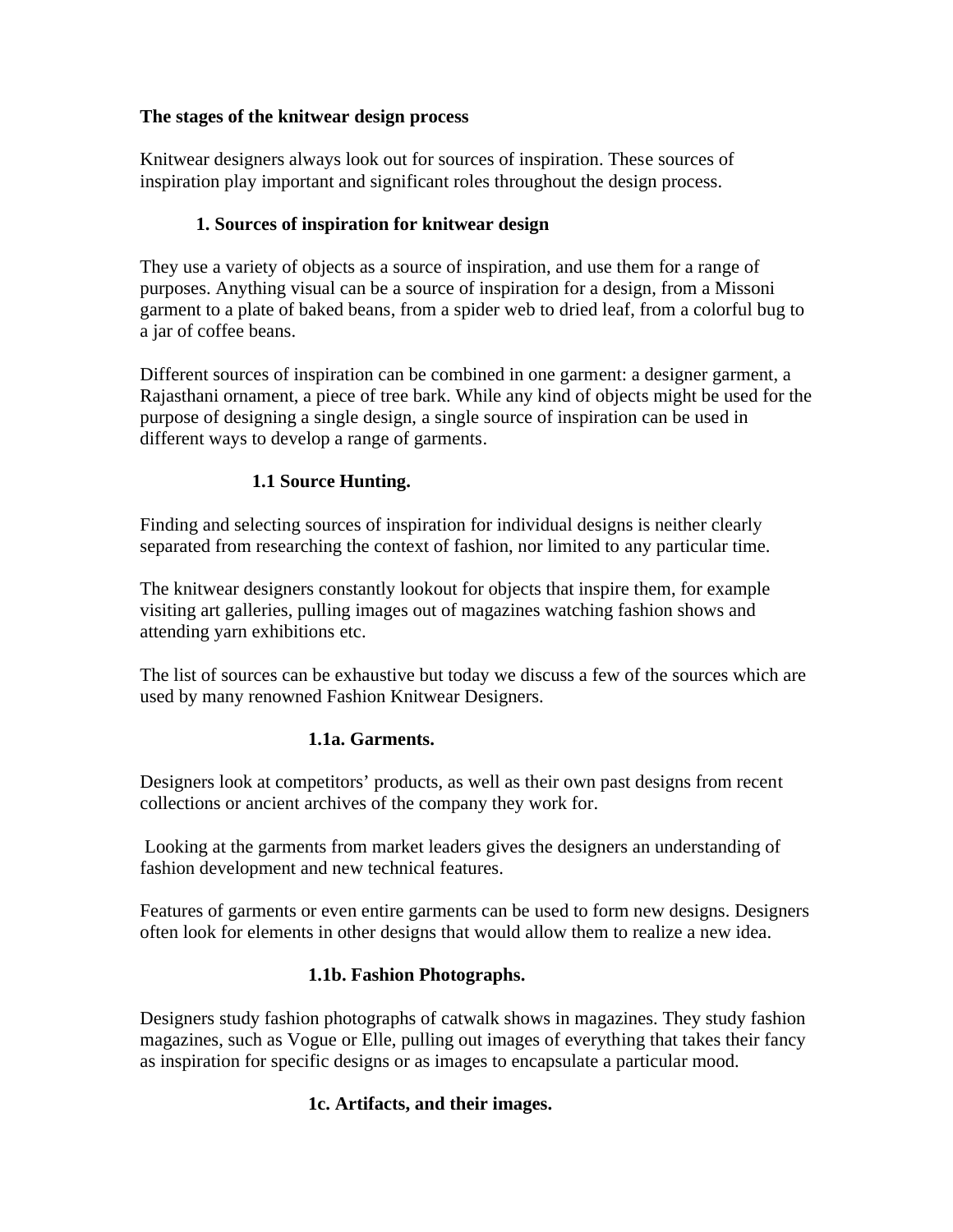Knitwear designers look for decorative patterns, such as repeat patterns, ornaments, and motifs, in objects such as tiles and mosaics. Typically they pick out parts of a non-knitted design and translate them into imagined or sketched pieces of knitwear. Other textiles can often be used as sources of inspiration for patterns. For instance embroideries, carpets and ties can be rich sources of ornamental patterns.

#### **1.1d. Nature, and its images.**

Many take their inspiration from nature. Designers are inspired by animals, plants and other natural objects, as well as natural phenomena such as thunderstorms or sunsets. Designers collect portable physical objects like leaves or shells.

They use photographs or work from memory. These are used in a similar way to other design objects with designers picking out elements and translating them into knitwear designs.

#### **1.1e. Yarns.**

As in other kinds of design, the materials designers plan to use exert a profound influence on the ideas they generate. Knitwear designers are attracted to the texture, the feel, the color and the overall appearance of a yarn.

According to designers a yarn often suggests a design to them, and they sometimes work specifically on designs to use yarns that they liked.

Designers are also able to put color schemes together without referring to objects or images.

They collect potential sources of inspiration in a systematic way. Designers keep these collections of sources visible or close at hand in their offices and workplaces to facilitate their use in generating ideas when designs are required.

#### **1.2 Fashion Research.**

When they begin working on each new season, designers need to gain an understanding of what will be fashionable for this season. They need to learn the constraints of the fashion space by understanding what looks dated and what is not yet right for their market sector, as well as the key looks and features that define a particular fashion.

For their fashion research the Knitwear designers study catwalk fashion, read magazines and forecasting materials. They look for themes, colors and styles that are coming through, and pick up prevalent and novel features.

Fashion colors are determined by the forecasting companies comprising an international body of experts from various fields of design, who look at trends, pick up on likely themes, and assess new technical developments in dyes.

The greatest skill in a knitwear designer is to be able to spot trends and mentally translate them into garments.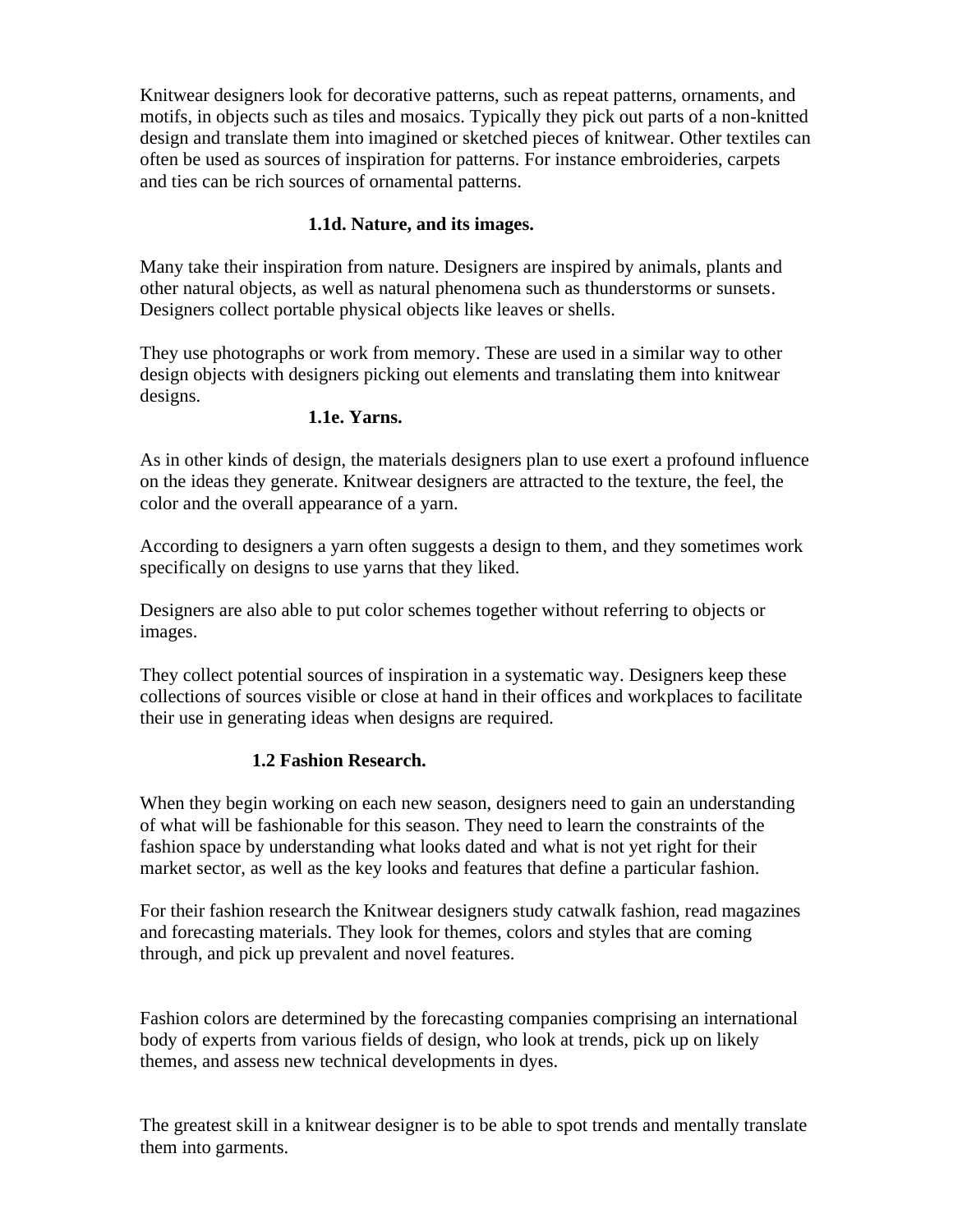As the new season approaches, designers' understanding of the range of options available to them in their market segment becomes progressively narrower and more clear.

### **2. The Process of designing**

### **2a. The Season**

It is necessary for the designer to identify the season for which the designs are to be made. The season varies from country to country. For example in India normally we have two seasons summer and winter whereas in the west designing is done for four seasons spring, summer, autumn and winter. A customer may further divide the season month wise or holidays. It is common in the west to get two different ranges developed for the winter season one for pre-Christmas and the other post-Christmas.

### **2b. Client Profile**

Before the designer starts the design process it is imperative for him or her to have a clear picture of the client profile. The design process has to be bifurcated in different themes for different client profiles. This information on clients' age group, buying power, the geographic and social background is passed on to the designer by the buyer. This enables the designer to create a Client profile board.

### **2c. Theme Selection.**

Once the designers have an initial understanding of the season and the client profile, they begin to work out their fashion themes. They work on different themes for a season, that they have identified during their research. A theme is typically expressed on a mood board, which comprises a display of pictures on a board, showing objects that the theme is derived from textures that inspire the knit structure and illustrations of garments and sometimes fabric swatches. The elements of a mood board often incorporate the actual forms and features designers plan to use in their new designs, as well as showing cultural references and expressing a mood to indicate the context of the designs.

# **2d. Yarn and Colour Selection.**

For each theme, the designers develop a color palette of colors from sources of inspiration related to the selected theme. For knitwear the appearance and feel of the yarn are crucial. The texture of the yarn must suit the theme. Designers may try to reuse yarns from past seasons in different colours because they understand their technical properties. At the same time, they try to introduce new and interesting yarns to keep the selection upto-date with fashion and introduce interest in their collections.

# **2e. Design framework. ( Fashion Illustrations )**

For each theme, designers work out a plan for the types of garments that they want to produce within this theme, in terms of the shapes and pattern elements that they plan to design keeping their client profile in mind.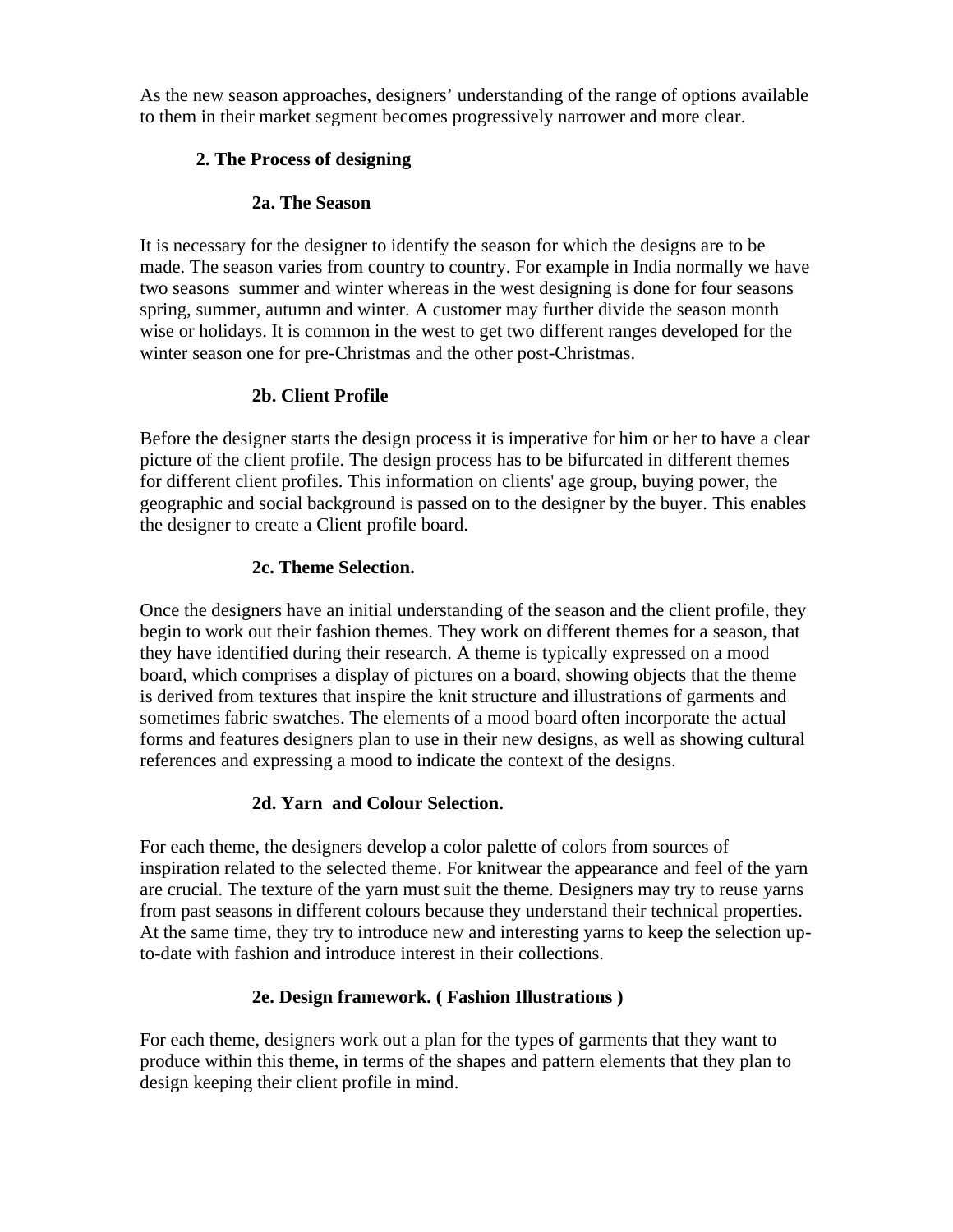The design framework is the first synthesis of what designers have seen during their research with their own style and the needs of their target customers. The final design framework is negotiated between the designer and management or external buyers.

Designers work out what characteristics the new garments will have, considering what sorts of garments will sell separately and how they can be combined into coherent ranges. They begin by drawing out some ideas that they have and evaluating them.

Designers make systematic use of sources of inspiration in range planning. They bring sources of inspiration they have collected to meetings and use them as prompts for discussion of color schemes and features.

#### **2f. Swatch Sampling.**

Swatches are pieces of fabric created independent of any shape keeping the selected textures in mind and play an important role in the knitwear design process as prototypes in the early versions for testing. Swatches are produced on the knitting machine during a large part of the design process.

Initial swatches test yarn properties and color combinations. Swatches are knitted for the design of color patterns, complex stitch structures, and entire garment pieces.

At the end of the swatch development, all the swatches are evaluated, and the design elements they embody are combined in garment designs. If more swatches are required they are created specifically for individual designs.

# **2g. Shape Design.**

The shape of the garment is often designed independently of the fabric. Many shapes remain fairly constant with small modifications over the years, especially in menswear and classic ladieswear collections.

However, the designers are on a constant lookout for shape details, such as necklines and pockets, which as a small modification to standard shapes, give the garment a new look. These shape details are mainly derived from garments designers studied during their fashion research process.

Plain fully-fashioned knitwear is reliant on the color, the material and the shape. At the top end of the fully-fashioned market, expensive materials are combined with subtly updated shapes.

#### **2h. Garment Design.**

Garments are either designed as complete entities or made up of structures and motifs drawn from previously sampled swatches. For the former category, the overall inspiration is often taken from garments that the designers have seen and whose overall effect they wish to recreate.

Entire garments are often derived from sources of inspiration within a topic in the same way as swatches. Large-scale figurative designs especially are almost always derived